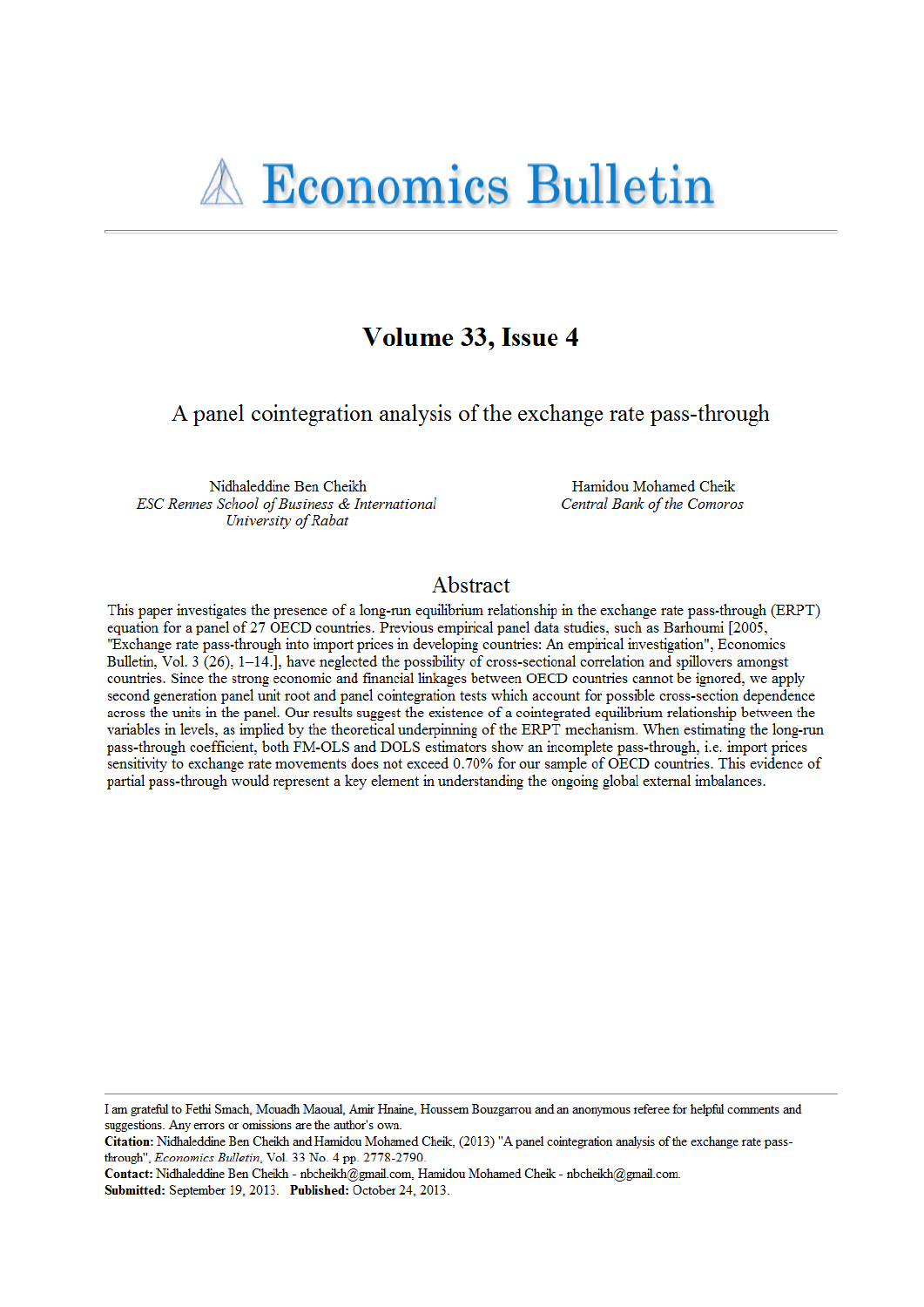## 1 Introduction

The concept of the exchange rate pass-through (ERPT) refers to the degree of sensitivity of import prices to a one percent change in exchange rates in the importing nation's currency. Thorough knowledge of the degree of pass-through is of particular importance for several policy issues, including the design and the conduct of monetary policy, adjustment in trade balances, the international transmission of shocks and the optimal choice of exchange rate regime. Policymakers must be able to gauge how large the effects of currency movements are likely to be, in order to determine the appropriate monetary policy responses. Hence, it is an important task for empirical research to discriminate between the alternative models and econometric procedures in order to provide valid and reliable ERPT coefficients.

An important issue is the time-series properties of the data, particularly the non-stationarity and cointegration relationship, which must be considered with more accuracy. Failed to find an evidence of cointegration relationship in the data, several studies has estimated ERPT models in first differences where the information contained in "levels" variables is lost. Nevertheless, as predicted by the theoretical underpinning of the ERPT mechanism, a long-run or steady-state relationship between the key variables in levels, i.e. exchange rate and price series, should exist. Thus, using appropriate estimation techniques would help restore a cointegrated equilibrium relationship. Recently, there has been an increasing use of unit root and cointegration analysis in the context of panel data. As discussed in panel cointegration literature (see e.g. PEDRONI, 1999, 2001, 2004; BREITUNG and PESARAN, 2005, among others), conventional nonstationary tests have low power in small sample sizes, so adding the cross-section dimension to the time series dimension would increase the power of these tests.

Thus, due to recent developments in time series and panel data econometrics, some studies of the ERPT explicitly recognize the fact that exchange rate and price series are often non-stationary and may be cointegrated.<sup>1</sup> For example, in a panel of 24 developing countries, BARHOUMI (2005, 2006) gives support to the presence of a long-run equilibrium relationship between variables entering the ERPT equation. The author employed the popular first generation tests for non-stationary panel data: the IM et al. (2003, henceforth IPS) panel unit root tests as well as the residual-based tests for panel cointegration developed by PEDRONI (1999, 2004). Using the same approach, HOLMES (2006) were able to find a strong evidence of cointegrating relationship for 12 European Union countries. First generation tests, despite their advantages, are not exempt from critics. The key drawback of these tests is that the possible cross-sectional correlation and spillovers amongst countries are neglected. Indeed, the assumption of independence is usually is unrealistic, in particular in the analysis of macroeconomic or financial data which reveal strong inter-economy linkages.<sup>2</sup> Then, it is very restrictive to assume that some countries, such as European Union or OECD members, are independent and no economic or financial linkage does exist between them. From econometric point of view, PESARAN (2007) argued that not accounting for possible cross-sections dependence across units would entail a considerable size distortions in panels and may lead to flawed inference on the existence of the long-run relationship.

The goal of our paper is to overcome this mis-performance of first generation panel tests in the context of ERPT. We employ a class of panel unit root and panel cointegration tests which allow for serial correlation between the cross-sections, i.e. the so-called second generation tests. To the best of our knowledge, only DE BANDT, BANERJEE, and KOZLUK (2008) have applied these recent panel data techniques when investigating the issue of pass-through. In a sectoral study for 11 euro area countries, these authors show that the long-run relationship can be restored once the cross-section dependence is considered in the panel. In our study, unlike DE BANDT, BANERJEE, and KOZLUK (2008), we consider larger and more heterogeneous sample of countries, namely 27 OECD countries. The existence of

 $<sup>1</sup>$ Although the number of those empirical works is still sparse.</sup>

<sup>&</sup>lt;sup>2</sup>The occurrence of critical energy or economic events is in general common for several countries, such as oil price shocks.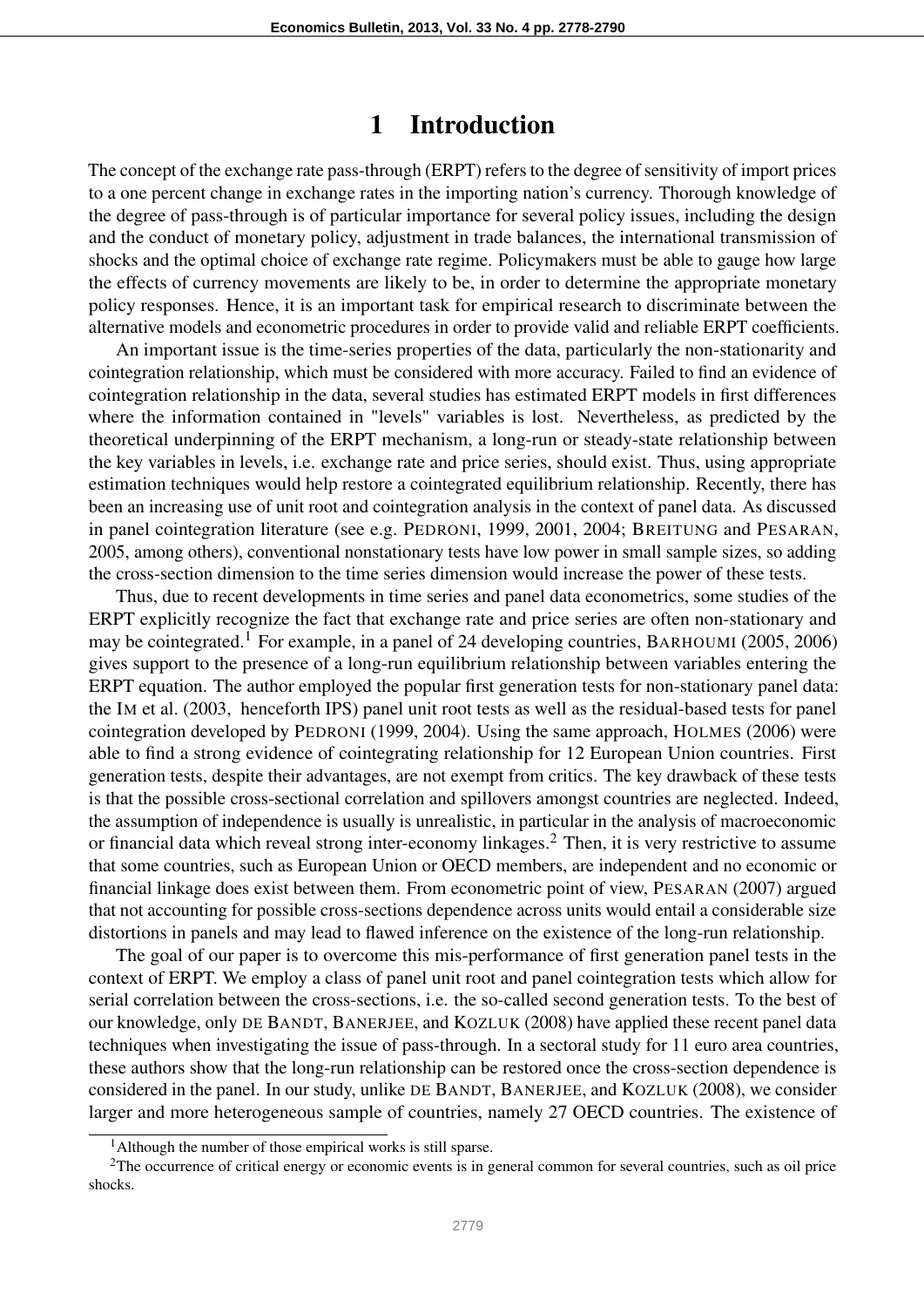strong inter-economic linkages between OECD countries cannot plausibly be ignored, consequently, we apply recently developed non-stationary panel techniques to tackle this issue. Also, we deal with the ERPT from a macroeconomic perspective using aggregate price measures, an issue of key importance for the conduct of monetary policy. Furthermore, second generation tests used in the context of our paper are different from DE BANDT, BANERJEE, and KOZLUK (2008). We employ the crosssectionally augmented IPS panel unit root tests by PESARAN (2007) and the error-correction-based tests for panel cointegration by WESTERLUND (2007), which both account for possible cross-sectional dependencies. To our knowledge, no other study has applied these non-stationary panel methods in the context of ERPT. Finally, in order to provide valid and reliable long-run ERPT coefficients, we apply both FMOLS and DOLS group mean estimators, as introduced by PEDRONI (2001), to estimate the long-run ERPT. This approach is quite relevant since it allows the long-run cointegration relationships to be heterogeneous across countries.

The remainder of this paper is organized as follows. Section 2 describes the analytical framework that underlies our empirical specification and presents the data used in the study. In Section 3, we discuss the empirical methodology employed to test for stationarity and cointegration in panel data. Both FM-OLS and DOLS estimators of the long-run ERPT are presented in Section 4. Section 5 concludes.

## 2 Analytical framework and Data description

### 2.1 Pass-Through Equation

Our approach is to use the standard specification used in the pass-through literature as a starting point (see e.g. GOLDBERG and KNETTER, 1997; CAMPA and GOLDBERG, 2005). By definition, the import prices, *MPit*, for any country *i* are a transformation of the export prices, *XPit*, of that country's trading partners, using the nominal exchange rate,  $E_{it}$  (domestic currency per unit foreign currency):

$$
MP_{it} = E_{it}.XP_{it} \tag{1}
$$

Using lowercase letters to reflect logarithms, we rewrite equation (1)

$$
mp_{it} = e_{it} + xp_{it} \tag{2}
$$

where the export price consists of the exporters marginal cost, *MCit* and a markup, *MKUPit*

$$
XP_{it} = MC_{it}.MKUP_{it} \tag{3}
$$

In logarithms we have

$$
xp_{it} = mc_{it} + mkup_{it} \tag{4}
$$

So we can rewrite equation (2) as

$$
mp_{it} = e_{it} + mc_{it} + mkup_{it}
$$
\n<sup>(5)</sup>

Markup is assumed to have two components: (i) a specific industry component and (ii) a reaction to exchange rate movements

$$
mkup_{it} = \alpha_i + \Phi e_{it} \tag{6}
$$

Exporter marginal costs are a function of the destination market demand conditions, *yit*, and wages in exporting country,  $w_{it}^*$ :

$$
mc_{it} = \eta_0 y_{it} + \eta_1 w_{it}^* \tag{7}
$$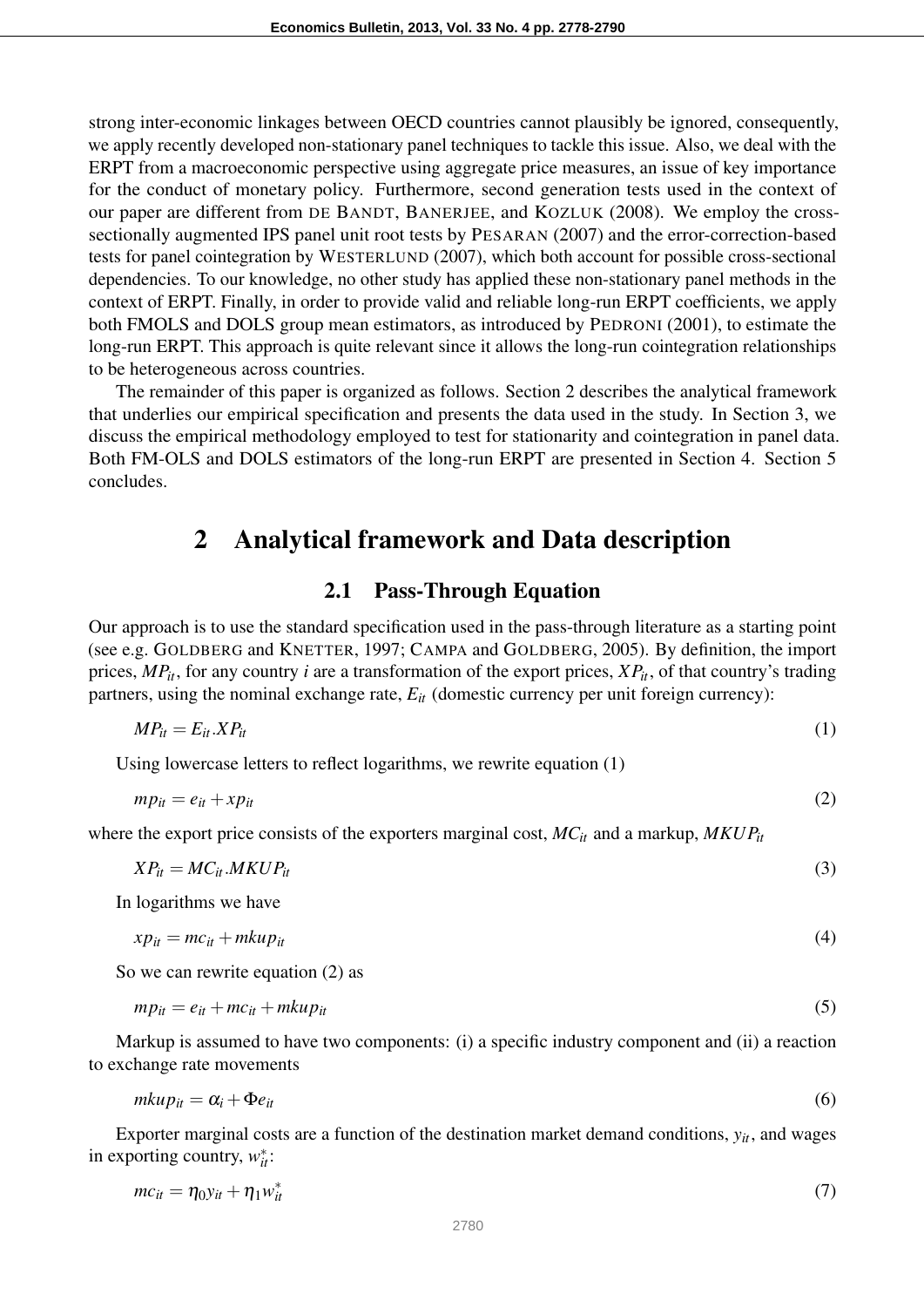Substituting (6) and (7) into (5), we derive

$$
mp_{it} = \alpha_i + \underbrace{(1+\Phi)}_{\beta} e_{it} + \eta_0 y_{it} + \eta_1 w_{it}^*,
$$
\n(8)

The structure assumes unity translation of exchange rate movements. This empirical setup permits the exchange rate pass-through, represented by  $\beta = (1 + \Phi)$ , to depend on the structure of competition in one industry. Exporters of a given product can decide to absorb some of the exchange rate variations instead of passing them through to the price in the importing country currency. So if  $\Phi = 0$ , the pass-through is complete and their markups will not respond to fluctuations of the exchange rates. This is the case when import prices are determined in the exporter's currency (producer-currency pricing or PCP). And if  $\Phi = -1$ , exporters decide not to vary the prices in the destination country currency, thus they fully absorb the fluctuations in exchange rates in their own markups (LCP is prevailing).

Thus the final equation can be re-written as follows

$$
mp_{it} = \alpha_i + \beta e_{it} + \gamma y_{it} + \delta w_{it}^* + \varepsilon_{it},
$$
\n(9)

The most prevalent result is an intermediate case where ERPT is incomplete (but different from zero), resulting from a combination of LCP and PCP in the economy. So, there is a fraction of import prices are set in domestic currency, while the remaining prices are set in foreign currency. Thus, the extent to which exchange rate movements are passed-through to prices will depend on the predominance of LCP or PCP: the higher the LCP, the lower the ERPT, and the higher PCP, the higher ERPT.

#### 2.2 Data description

In this study, we consider the following panel of 27 OECD countries: Australia, Austria, Belgium, Canada, Czech Republic, Denmark, Finland, France, Germany, Greece, Iceland, Ireland, Italy, Japan, Korea, Luxembourg, Netherlands, Norway, New Zealand, Poland, Portugal, Slovak Republic, Spain, Sweden, Switzerland, United Kingdom and United States. The data are quarterly and span the period 1994:1-2010:4. Concerning our dependent variable, i.e. the domestic import prices,  $mp_{it}$ , we use the price of non-commodity imports of goods and services from OECD's Main Economic Outlook database. This represents import prices of core goods by excluding primary raw commodities because of their marked volatility.<sup>3</sup> From the same database we take the real GDP as proxy for the domestic demand,  $y_{it}$ . To capture changes in foreign costs, we construct a typical export partners cost proxy,  $W_t^*$ , that used throughout the ERPT literature (see e.g. BAILLIU and FUJII, 2004; CAMPA and GOLDBERG, 2005):  $W_t^* = Q_t \times W_t / E_t$ , where  $Q_t$  is the unit labor cost based-real effective exchange rate,  $W_{tt}$  is the domestic unit labor cost and  $E_t$  is the nominal effective exchange rate.<sup>4</sup> Taking the logarithm we obtain the following expression:  $w_{it}^* = q_t + w_t - e_t$ . Since the nominal and real effective exchange rate series are trade weighted, we obtain a measure of foreign firms' costs with each partner weighted by its importance in the domestic country's trade. Data used to construct foreign producers costs - nominal effective exchange rate, consumer prices index and real effective exchange rate - are obtained from IMF's International Financial Statistics.

<sup>&</sup>lt;sup>3</sup>As explained by IHRIG, MARAZZI, and ROTHENBERG (2006), when it was not possible to find import prices of core goods that exclude all primary raw commodities, the inclusion of commodity prices indexes, such as oil prices, as independent variables should mitigate some of the noise generated by these volatile components.

<sup>4</sup>The nominal effective exchange rate is defined as domestic currency units per unit of foreign currencies, which implies that an increase represents a depreciation for home country.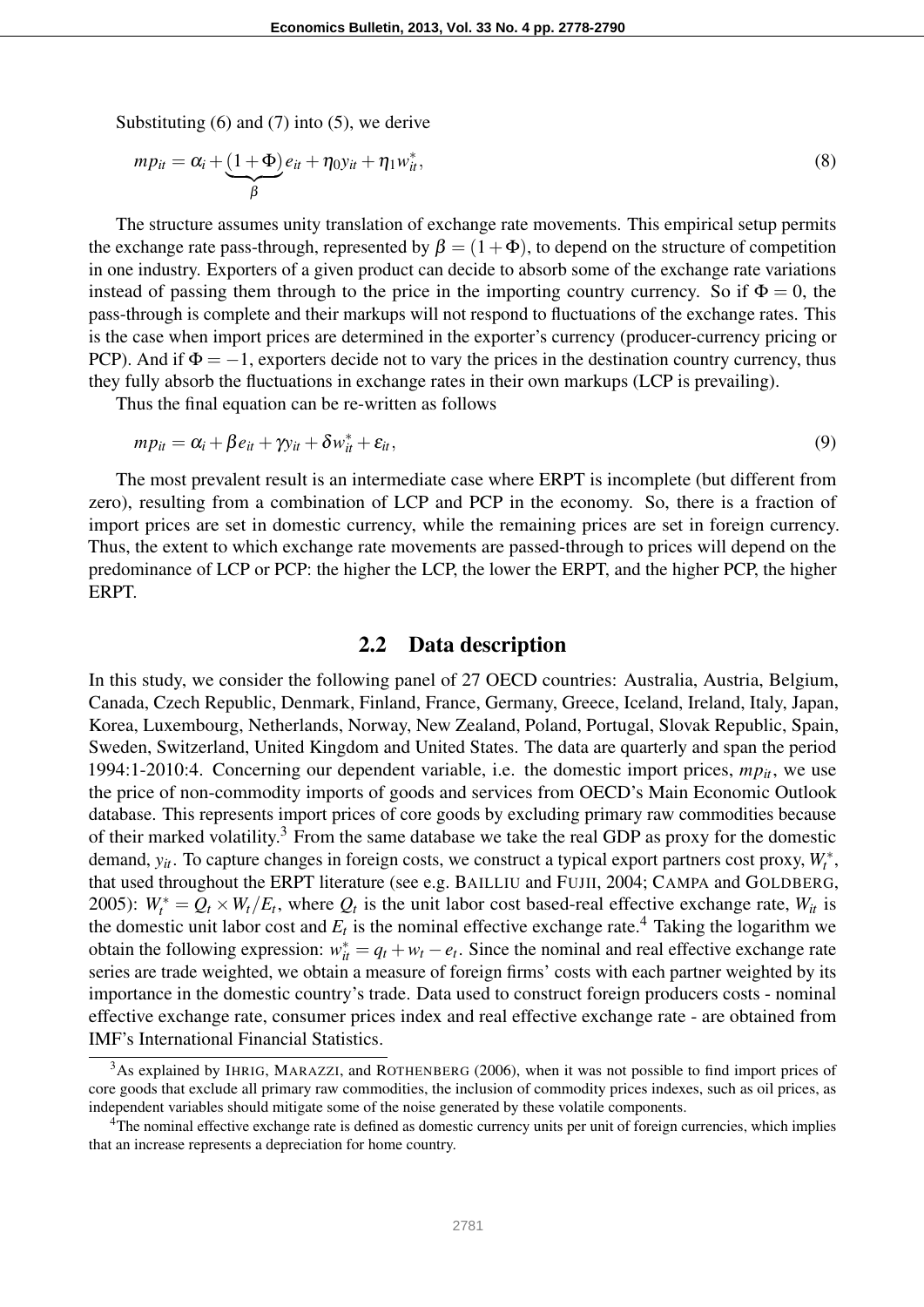## 3 Empirical tests

## 3.1 Panel unit root tests

Before testing for a cointegrating relationship, we investigate panel non-stationarity of the variables included in equation (9). Previous ERPT studies, such as BARHOUMI (2005, 2006) and HOLMES (2006, 2008), has employed first generation panel unit root tests whose main limit is the assumption of cross-sectional independence across units. More specifically, they used the *t*-bar test proposed by IM et al. (2003), which tests the null hypothesis of non stationarity. This test allows for residual serial correlation and heterogeneity of the dynamics and error variances across groups. The *t*-bar statistic constructed as a mean of individual Augmented Dickey-Fuller (ADF) statistics and is designed to test the null that all individual units have unit roots. However, it is very important to consider for the possibility of cross-sectional correlation and spillovers amongst countries. The hypothesis of no dependence across the panel members seems to be unrealistic regarding the economic and financial linkages prevailing in the OECD countries.<sup>5</sup> To deal with this issue, we propose to use the cross-sectionally augmented IPS (CIPS) test as developed by PESARAN (2007). The author suggests a test for cross-sectional dependence and offers a way of eliminating it by augmenting the usual ADF regression with lagged cross-sectional mean and its first-difference to capture the cross-sectional dependence that arises through a single-factor model.<sup>6</sup>

Panel unit root tests results are shown in Table 1 for both levels and first differences variables. Two specifications of the deterministics are considered, i.e. with an intercept only and with an intercept and a linear trend. The critical values for the test statistics based on stochastic simulations are provided in PESARAN (2007). We use the Akaike Information Criterion (AIC) to choose the appropriate lag-length. In the level case, we are unable to reject the null hypothesis that all series are non-stationary in favor of the alternative hypothesis that at least one series from the panel is stationary. For tests on the first differences, we can see that the null of non-stationarity is strongly rejected for all variables belonging to the pass-through equation. We thus conclude that all variables are stationary in first difference.<sup>7</sup>

| <b>Variables</b> | Level          |                   | <b>First difference</b> |                   |
|------------------|----------------|-------------------|-------------------------|-------------------|
|                  | Intercept only | Intercept & trend | Intercept only          | Intercept & trend |
| $mp_{it}$        | $-0.044$       | $-0.630$          | $-7.134$                | $-5.630$          |
|                  | (0.482)        | (0.264)           | (0.000)                 | (0.000)           |
| $e_{it}$         | $-0.812$       | $-0.775$          | -9.986                  | $-9.164$          |
|                  | (0.193)        | (0.219)           | (0.000)                 | (0.000)           |
| $y_{it}$         | $-0.888$       | 1.043             | $-7.567$                | $-7.537$          |
|                  | (0.187)        | (0.852)           | (0.000)                 | (0.000)           |
| $w_{it}^*$       | $-0.611$       | $-0.956$          | -5.791                  | $-6.628$          |
|                  | (0.270)        | (0.170)           | (0.000)                 | (0.000)           |

Note: *p*-values for the null hypothesis of non stationarity are reported between parentheses. Also, the empirical statistics can be compared to the critical value from PESARAN (2007) which are -2.15 for specification with an intercept and -2.65 for specification with intercept and linear time trend, at 5% level. Individual lag lengths are based on Akaike Information Criteria (AIC).

<sup>7</sup>We can compare the empirical statistics to the critical values given in Table II(b) and Table II(c) of PESARAN (2007) at the 5% level for  $N = 30$  and  $T = 70$ .

<sup>5</sup>We formally test whether the cross-sectional units are independent by using the cross-section dependence (CD) test statistic of PESARAN (2007). The null hypothesis of no cross-sectional dependence is strongly rejected for our panel of 27 OECD countries. The detailed results of the CD test are available from the authors upon request.

<sup>&</sup>lt;sup>6</sup>More details on PESARAN's (2007) panel unit root test are provided in Appendix A.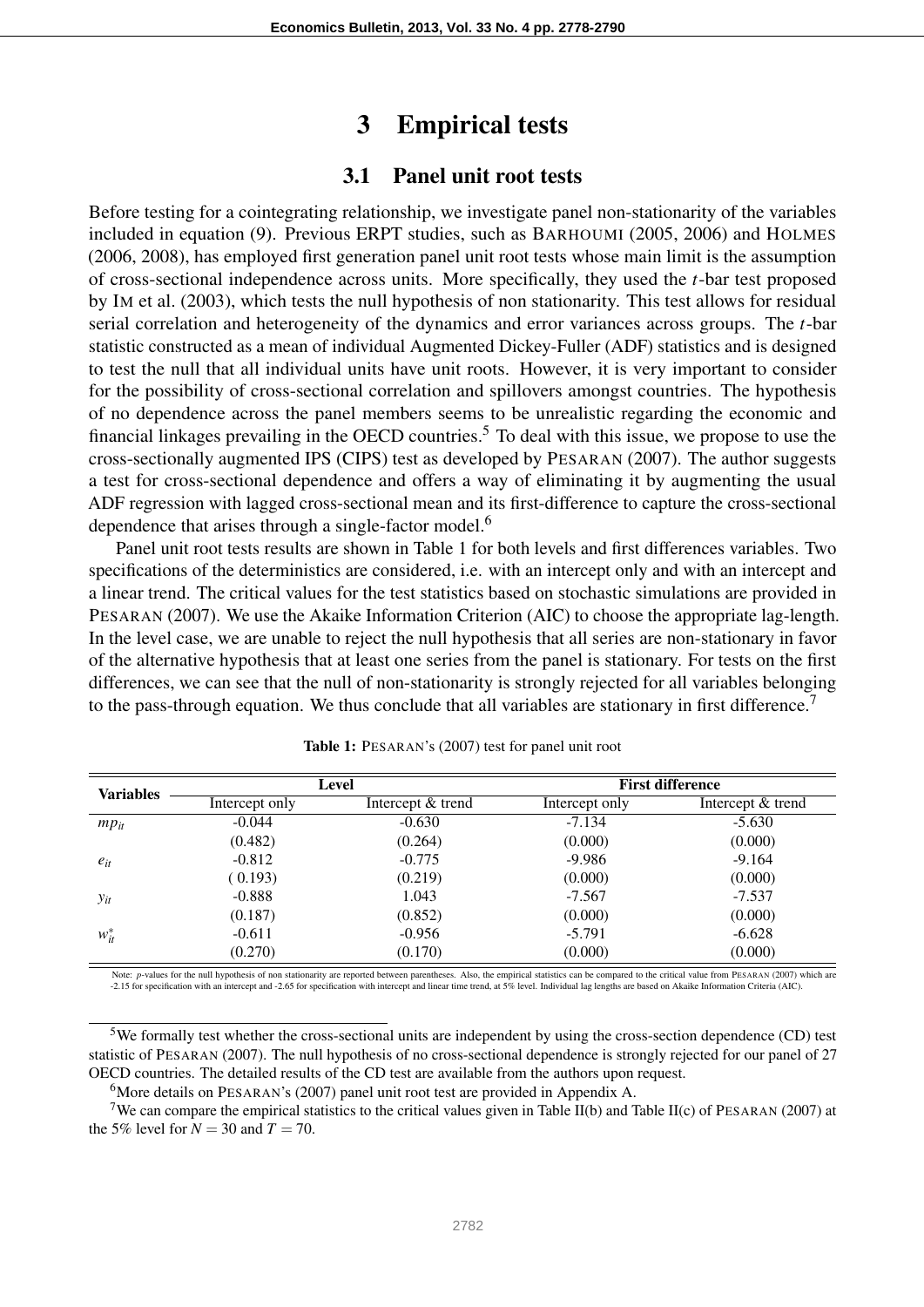#### 3.2 Panel cointegration tests

As discussed in BANERJEE, MARCELLINO, and OSBAT (2004), panel cointegration tests can be largely oversized in the presence of cross-unit long-run relationships. Not accounting for such relationships makes it more likely to obtain a finding in favor of cointegration, which may be false. An alternative panel cointegration test was proposed by WESTERLUND (2007). The tests are general enough to allow for a large degree of heterogeneity, both in the long-run cointegrating relationship and in the short-run dynamics, and dependence within as well as across the cross-sectional units. Also, WESTERLUND's (2007) tests have good small-sample properties with small size distortions and high power relative to other popular residual-based panel cointegration tests, such as PEDRONI (1999, 2004).

WESTERLUND (2007) developed four error-correction-based panel cointegration tests. Two tests are designed to test the alternative hypothesis that the panel is cointegrated as a whole, while the other two tests the alternative that at least one unit is cointegrated. The author considers the following error correction model where all variables in levels are assumed to be integrated of order 1:

$$
\Delta y_{it} = \delta'_i d_t + \alpha_i (y_{i,t-1} - \beta'_i x_{i,t-1}) + \sum_{j=1}^{p_i} \alpha_{ij} \Delta y_{i,t-j} + \sum_{j=-q_i}^{p_i} \gamma_{ij} \Delta x_{i,t-j} + \varepsilon_{it},
$$
\n(10)

where  $d_t(1,t)$  holds the deterministic components,  $\delta' = (\delta_{1i}, \delta_{2i})$  being the associated vector of parameters. In order to allow for the estimation of the error correction parameter,  $\alpha_i$ , by least squares, (10) can be rewritten as

$$
\Delta y_{it} = \delta'_i d_t + \alpha_i y_{i,t-1} + \lambda'_i x_{i,t-1} + \sum_{j=1}^{p_i} \alpha_{ij} \Delta y_{i,t-j} + \sum_{j=-q_i}^{p_i} \gamma_{ij} \Delta x_{i,t-j} + \varepsilon_{it}
$$
\n(11)

where  $\lambda_i' = -\alpha_i \beta_i'$  $\mathbf{a}_i$ . The parameter  $\alpha_i$  corresponds to the speed at which the system corrects back to the long-run equilibrium relationship. WESTERLUND (2007) proposes four tests that are based on least squares estimate of  $\alpha_i$ . The tests are designed to test the null hypothesis of no cointegration by testing whether the error correction term in a conditional error correction model is equal to zero. The alternative hypothesis depends on what is being assumed about the homogeneity of  $\alpha_i$ .

Two of the four tests are called *group-mean statistics*, do not require the  $\alpha_i$ s to be equal, and given as

$$
G_{\tau} = \frac{1}{N} \sum_{j=1}^{N} \frac{\widehat{\alpha}_i}{SE(\widehat{\alpha})}, \qquad G_{\alpha} = \frac{1}{N} \sum_{j=1}^{N} \frac{T \widehat{\alpha}_i}{\widehat{\alpha}(1)}
$$

where  $SE(\hat{\alpha})$  is the standard error of  $\hat{\alpha}$  and  $\hat{\alpha}(1) = \hat{\omega}_{ui}/\hat{\omega}_{yi}$ , with  $\hat{\omega}_{ui}$  and  $\hat{\omega}_{yi}$  are the usual NEWEY and WEST (1994) long-run variance estimators based on  $\hat{u}_{it} = \sum_{j=1}^{p_i} p_{it}$ <br>And *C* and *C* estimators test the pull hypothesis of no cointegration for  $f$  $\hat{e}^{p_i}_{j=-q_i} \hat{\mathcal{U}}_j \Delta x_{i,t-j} + \hat{\epsilon}_{it}$  and  $\Delta y_i$ . The  $G_\tau$  and  $G_\alpha$  statistics test the null hypothesis of no cointegration for all cross-sectional units  $(H_0: \alpha_i = 0$  for all *i*) against the alternative that there is cointegration for at least one cross-sectional unit  $(H_1^G)$  $\frac{1}{1}$  :  $\alpha_i$  < 0 for at least one *i*). The rejection of null indicates the presence of cointegration for at least one cross-sectional unit in the panel.

The other two tests are called *panel statistics*, assume that  $\alpha_i$  is equal for all *i*, and can be given as follows

$$
P_{\tau} = \frac{\widehat{\alpha}_i}{SE(\widehat{\alpha})}, \qquad P_{\alpha} = T\widehat{\alpha}_i
$$

The  $P_{\tau}$  and  $P_{\alpha}$  statistics pool information over all the cross-sectional units to test the null of no cointegration for all cross-sectional units  $(H_0: \alpha_i = 0$  for all *i*) against the alternative of cointegration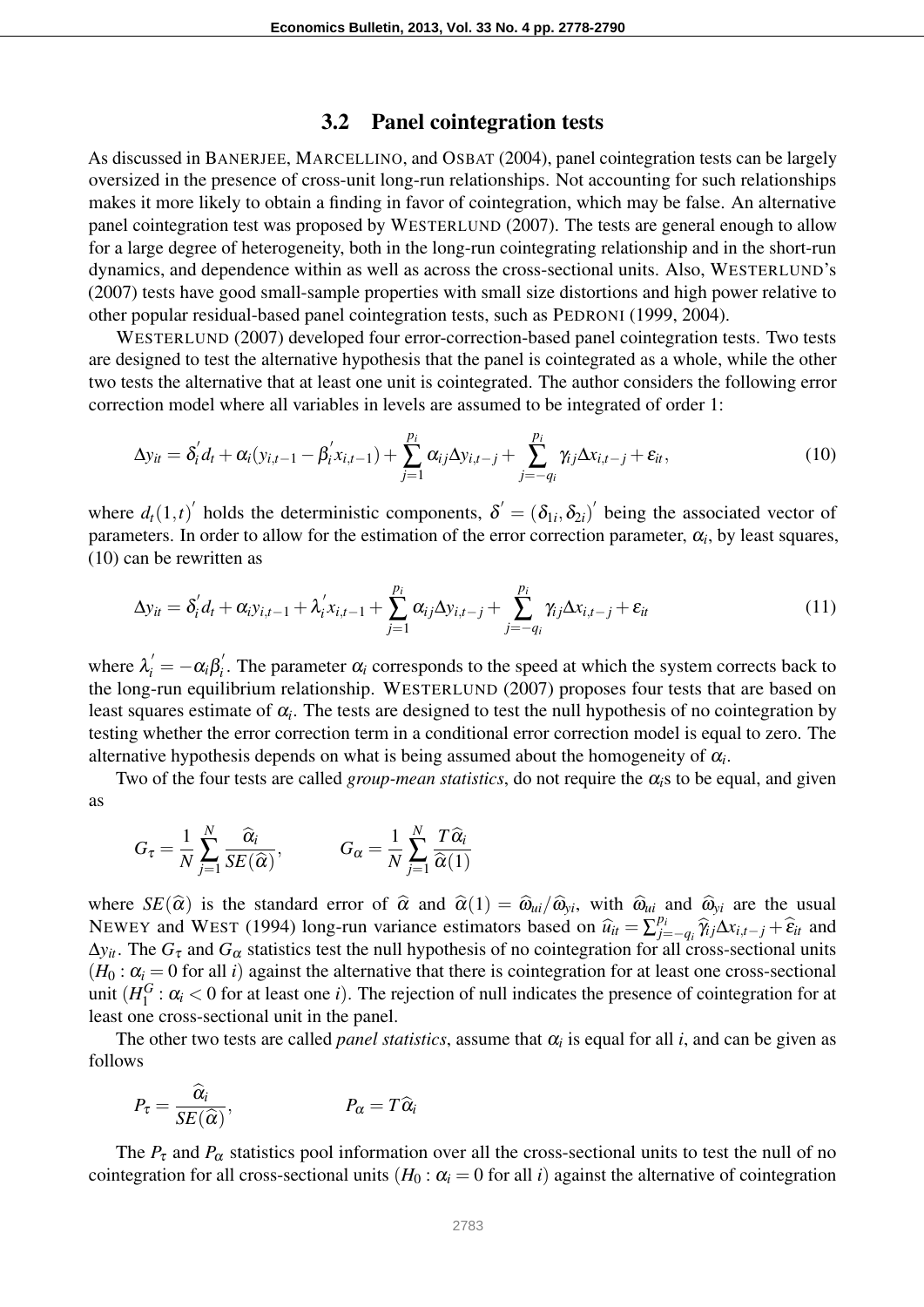for all cross-sectional units (*H P*  $1<sup>P</sup>$  :  $\alpha<sub>i</sub> = \alpha < 0$  for all *i*). The rejection of null should therefore be taken as the rejection of no cointegration for the panel as a whole.

Table 2 reports WESTERLUND's (2007) panel cointegration test results. We compute both asymptotic and robust bootstrapped *p*-values. The latter is making inference possible under very general forms of cross-sectional dependence.<sup>8</sup> According to the group-mean and panel test statistics, we can strongly reject the null of no cointegration. This provides strong evidence of the presence of error correction for individual panel members and for the panel as a whole. We can say that WESTERLUND's (2007) cointegration tests shed light on the existence of a long-run steady-state relationship between the variables entering the ERPT equation.

| <b>Statistic</b>      | Value     | $p$ -value | Robust <i>p</i> -value |
|-----------------------|-----------|------------|------------------------|
| Group-mean statistics |           |            |                        |
| $G_{\tau}$            | $-4.481$  | 0.000      | 0.000                  |
| $G_{\alpha}$          | $-20.086$ | 0.025      | 0.010                  |
| Panel statistics      |           |            |                        |
| $P_{\tau}$            | $-11.586$ | 0.001      | 0.000                  |
| $P_{\alpha}$          | $-19.513$ | 0.000      | 0.000                  |

Table 2: WESTERLUND's (2007) Panel Cointegration Test

Note:  $G_{\tau}$  and  $G_{\alpha}$  are group mean statistics that test the null of no cointegration for the whole panel against the alternative of cointegration for some countries in the panel.  $P_{\tau}$  and  $P_{\alpha}$  are the panel statistics that test the null of no cointegration against the alternative of cointegration for the panel as a whole. Optimal lag and lead lengths are determined by Akaike Information Criterion (AIC). In the last column, we present the bootstrapped *p*-values which are robust against cross-sectional dependencies. Number of bootstraps is set to 800..

# 4 Estimation of the long-run ERPT

Once the presence of cointegrating relationship is proved, we can obtain long-run ERPT coefficient by estimating equation 9 in levels. Following PEDRONI (2001), we employ estimation techniques taking into account the heterogeneity of long-run coefficients. Therefore, FMOLS and DOLS Group Mean Estimator can be used to obtain panel data estimates for long-run pass-through. These estimators correct the standard pooled OLS for serial correlation and endogeneity of regressors that are normally present in a long-run relationship.<sup>9</sup> In our empirical analysis, we emphasize on between-dimension panel estimators. It's worth noting that the between-dimension approach allows for greater flexibility in the presence of heterogeneity across the cointegrating vectors where the pass-through coefficient is allowed to vary.<sup>10</sup> Additionally, the point estimates of the between-dimension estimator can be interpreted as the mean value of the cointegrating vectors, while this is not the case for the within-dimension estimates.<sup>11</sup>

According to Table 3, long-run pass-through coefficient is statistically significant with the expected positive sign, and the results are fairly robust across estimation techniques. For instance, FM-OLS estimator suggests that one percent depreciation of the nominal exchange rate increases import prices by 0.67%. As we mentioned above, pass-through equation (9) assume unity elasticity of import prices to exchange rate movements in order to account for complete ERPT. However, the null of unity pass-through coefficient  $(H_0: \beta = 1)$  is strongly rejected through the different econometric specifications (see *t*-statistics reported between square brackets in Table 3).

This is an evidence of incomplete ERPT in our sample of 27 OECD countries. On the long run, import prices do not move one-to-one following exchange rate depreciation. These results are in line

<sup>8</sup>Number of replications to obtain bootstrapped *p*-values is set to 800.

<sup>&</sup>lt;sup>9</sup>Brief details of these methods are available in Appendix B.

 $10$ Under the within-dimension approach pass-through elasticity would be constrained to be the same value for each country under the alternative hypothesis.

 $11$  According to PEDRONI (2001), the between-group FMOLS and DOLS estimators has a much smaller size distortion than the within-group estimators.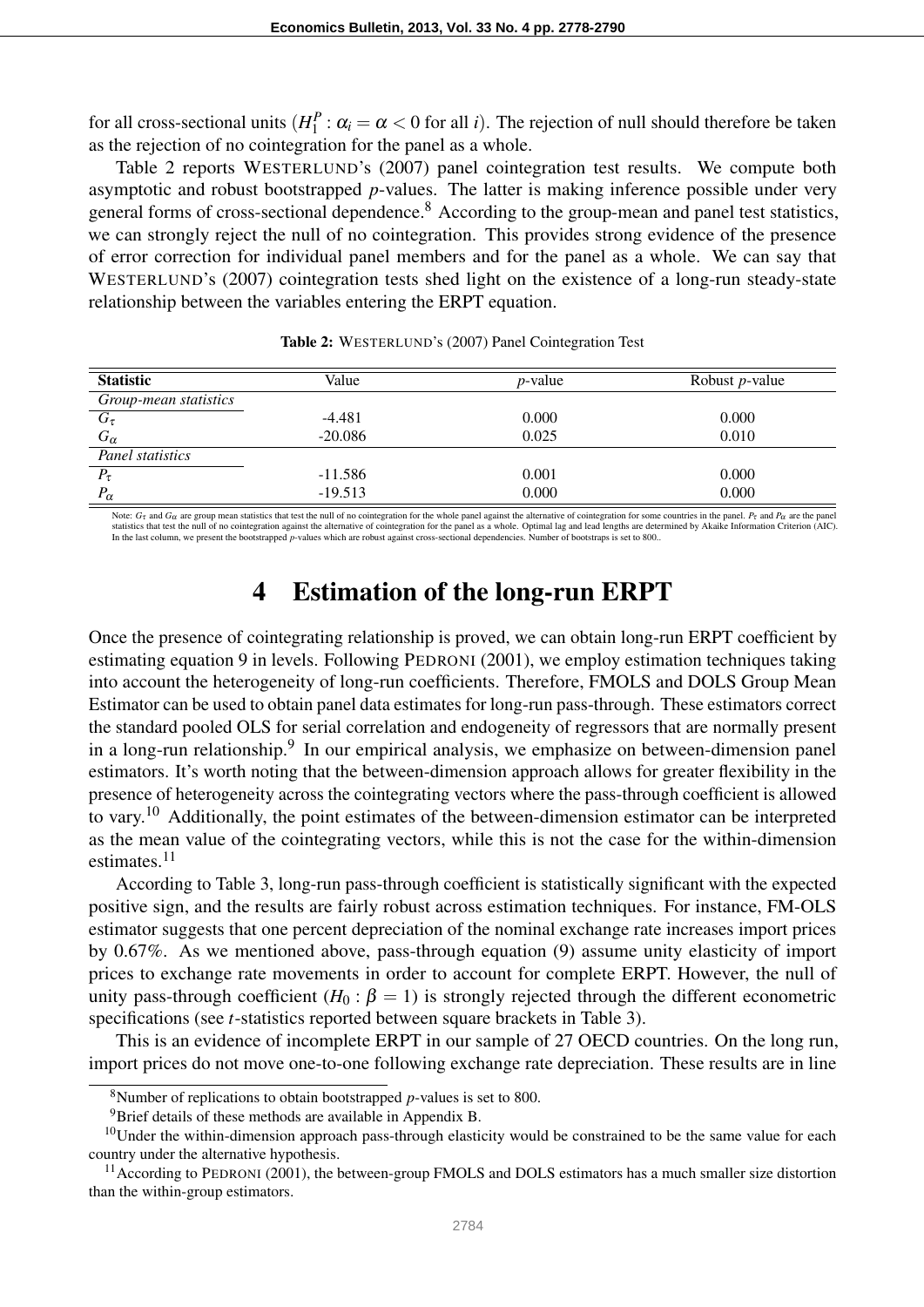with estimates in the literature of exchange rate pass-through into import prices for industrialized countries. For 23 OECD countries, CAMPA and GOLDBERG (2005) find that the average of long run ERPT is 0.64%. In this study, producer-currency pricing (or full pass-through) assumption is rejected for many countries. Using panel cointegration analysis, BARHOUMI (2005, 2006) and HOLMES (2008) reject the pass-through unity for developing countries. In accordance with the conventional wisdom that ERPT is always higher in developing than in developed countries, thus, a partial import prices is more expectable for OECD countries. As a matter of fact, one can think that pass-through would be complete in the long-run due to the gradual full adjustment of prices (as sticky prices tend to be a short run phenomenon).<sup>12</sup> Nevertheless, some microeconomic factors like the pricing strategies of foreign firms can prevent a full adjustment of import prices following currency changes. Exporters of a given product can decide to absorb some of the exchange rate variations within their markups depending on market destination, i.e. by practicing a pricing-to-market strategy.<sup>13</sup> This would explain why exchange rates are found to be much more volatile empirically than prices, and then pass-through would be incomplete even in the long-run. Also, our findings are in line with the theoretical price discrimination models which allow for a degree of pass-through lower than one even in the long run, as a result of pricing-to-market behaviour (See e.g. CORSETTI, DEDOLA, and LEDUC, 2005).

| <b>Variables</b> | <b>Dependent Variable: Import Price Index</b> |                        |  |  |
|------------------|-----------------------------------------------|------------------------|--|--|
|                  | Group mean FM-OLS                             | <b>Group mean DOLS</b> |  |  |
| $e_{it}$         | $0.67***$                                     | $0.69***$              |  |  |
|                  | (30.21)                                       | (26.69)                |  |  |
|                  | [16.71]                                       | [16.89]                |  |  |
| $y_{it}$         | $0.27***$                                     | $0.20***$              |  |  |
|                  | (6.15)                                        | (6.40)                 |  |  |
| $w_{it}^*$       | $0.68***$                                     | $0.71***$              |  |  |
|                  | (7.09)                                        | (6.89)                 |  |  |

| <b>Table 3:</b> Panel Estimates for 27 OECD countries |  |
|-------------------------------------------------------|--|
|-------------------------------------------------------|--|

Note: Group mean FM-OLS and DOLS estimators refer to between-dimension. These estimates include common time dummies. \*\*\* indicate statistical significance at the 1 percent level. Passthrough estimates are accompanied by two *t*-statistics. The *t*-statistics in parentheses are based on the null of a zero ERPT coefficient  $(H_0: \beta = 0)$ . The *t*-statistics in square brackets are based on the null of unitary elasticity  $(H_0: \beta = 1)$ .

The evidence of partial ERPT in the long-run would have important policy implications. When imports prices do not fully respond to variation in exchange rate, this would reduce the sensitivity of trade flows to relative price changes, and consequently does not help external adjustment of the economy. For example, a depreciation of the importing country's currency would reduce imports or promote exports less than expected, preventing a prompt adjustment of the trade balance. This outcome represent a key element in understanding the ongoing build-up of the global external imbalances. Moreover, our findings have also important implications for the design of monetary policy and the expectation of inflation. Import prices are a principal channel through which movements in the exchange rate affect domestic prices and hence also the variability of inflation and output. As is well-known, the successful implementation of monetary policy presupposes that central bankers have not only a good understanding of inflation dynamics, but that they are also relatively successful at predicting the future path of inflation. Then, the monetary authorities' forecasts of the future path of inflation must be able to gauge how large are the effects of currency movements. If inflation forecasts are based on estimates that do not take into account for the incomplete degree of ERPT, these forecasts could be overestimating the effects of exchange rate variation on inflation.

<sup>&</sup>lt;sup>12</sup>See e.g. SMETS and WOUTERS (2002).

<sup>&</sup>lt;sup>13</sup>Empirically, pricing-to-market can be calculated as the percent change in prices in the exporter's currency due to a one percent change in the exchange rate. Then, the greater the degree of pricing-to-market, the lower the extent of exchange rate pass-through.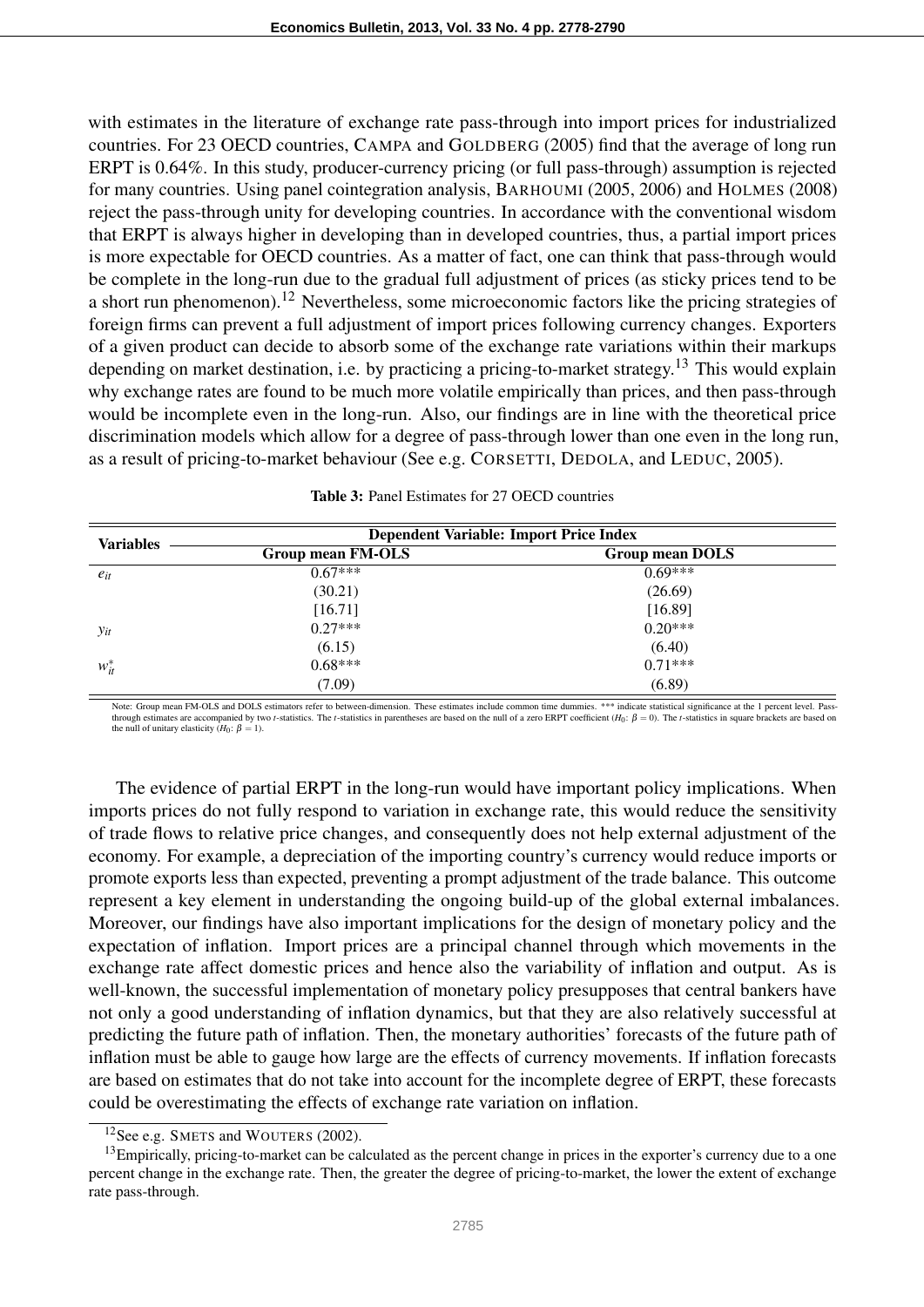## 5 Conclusion

This paper has examined the long-run exchange rate pass-through (ERPT) into import prices for a panel of 27 OECD countries using panel cointegration approach. Previous empirical panel data studies have neglected the possibility of cross-sectional correlation and spillovers amongst countries. Due to the strong economic and financial linkages between OECD countries, we apply second generation panel unit root and panel cointegration tests which account for possible cross-sectional dependencies among the units included in the panel. We used PESARAN's (2007) panel unit root test to determine the stationarity of panel variables. We find that all variables in levels to be integrated of order 1. Then, we tested whether variables entering the pass-through equation, i.e. import prices, the nominal exchange rate, exporters' costs and demand conditions, are cointegrated. Using WESTERLUND's (2007) tests for panel cointegration, our results suggest the existence of a cointegrating relationship, as implied by the theoretical underpinning. When estimating the long-run pass-through coefficient, both FM-OLS and DOLS estimators show an incomplete pass-through, i.e. import prices sensitivity to exchange rate movements does not exceed 0.70% for our sample of OECD countries. Especially, this outcome would explain the slow adjustment of trade flows to currency changes, even in the long-run, and help us in understanding the ongoing global external imbalances.

# References

- BAILLIU, J. and E. FUJII (2004), "Exchange rate pass-through and the inflation environment in industrialized countries: An empirical investigation", Working Paper No. 2004-21, Bank of Canada.
- BANERJEE, A., M. MARCELLINO, and C. OSBAT (2004), "Some cautions on the use of panel methods for integrated series of macroeconomic data", *Econometrics Journal*, Vol. 7, 322–340.
- BARHOUMI, K. (2005), "Exchange rate pass-through into import prices in developing countries: An empirical investigation", *Economics Bulletin*, Vol. 3 (26), 1–14.
- BARHOUMI, K. (2006), "Differences in long run exchange rate pass-through into import prices in developing countries: An empirical investigation", *Economic Modeling*, 23 (6), 926–951.
- BREITUNG, J. and M. H. PESARAN (2005), "Unit roots and cointegration in panels", in *The Econometrics of Panel Data*, Matyas L. and Sevestre P., eds., springer-verlag berlin heidelberg edn.
- CAMPA, J. and L. GOLDBERG (2005), "Exchange rate pass-through into import prices", *The Review of Economics and Statistics*, 87 (4), 679–690.
- CORSETTI, G., L. DEDOLA, and S LEDUC (2005), "Dsge models of high exchange-rate volatility and low pass-through", CEPR Discussion Paper No. 5377.
- DE BANDT, O., A. BANERJEE, and T. KOZLUK (2008), "Measuring long run exchange rate passthrough", *Economics: The Open-Access, Open-Assessment E-Journal*, 2 (2008-6).
- GOLDBERG, P.K. and M. KNETTER (1997), "Goods prices and exchange rates: What have we learned?", *Journal of Economic Literature*, 35, 1243–72.
- HOLMES, M. (2006), "Is a low-inflation environment associated with reduced exchange rate pass through?", *Finnish Economic Papers*, 19 (2), 58–68.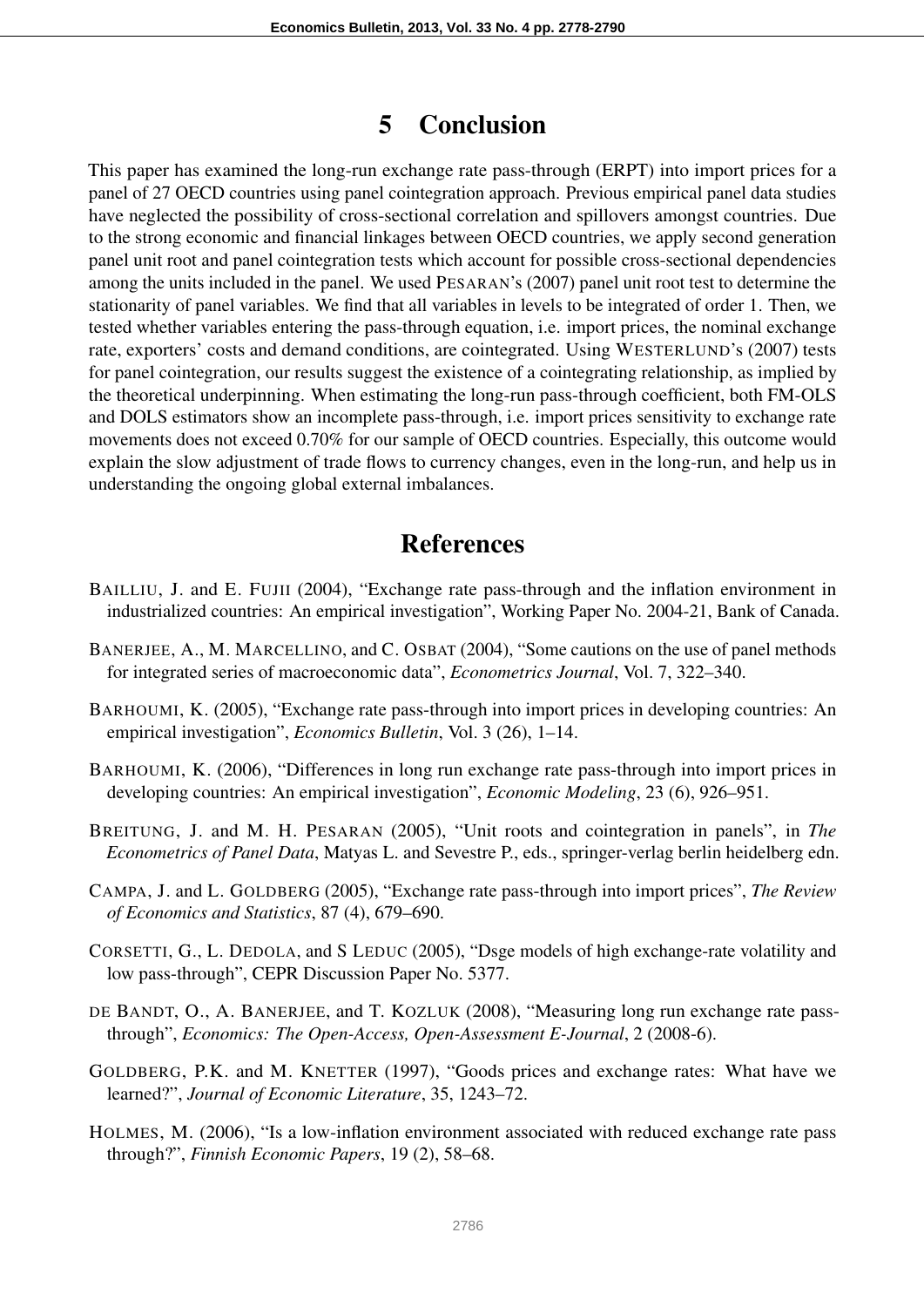- HOLMES, M. (2008), "Long-run pass-through from the exchange rate to import prices in african countries", *Journal of Economic Development*, 33 (1), 97–111.
- IHRIG, J. E., M. MARAZZI, and A. ROTHENBERG (2006), "Exchange rate pass-through in the g7 economies", *Board of Governors of the Federal Reserve System, International Finance Discussion Paper, No. 851.*
- IM, K.S., H. PESARAN, Y. SHIN, and R.J. SMITH (2003), "Testing for unit roots in heterogenous panels", *Journal of Econometrics*, 115, 53–74.
- NEWEY, W. K. and K. D. WEST (1994), "Automatic lag selection in covariance matrix estimation", *Review of Economic Studies*, Vol. 61, 631–653.
- PEDRONI, P. (1999), "Critical values for cointegration tests in heterogenous panels with multiple regressors", *Oxford Bulletin of Economics and Statistics*, 61, 653–678.
- PEDRONI, P. (2001), "Purchasing power parity tests in cointegrated panels", *Review of Economics and Statistics*, 89, 727–731.
- PEDRONI, P. (2004), "Panel cointegration: Asymptotic and finite sample properties of pooled time series tests with an application to the ppp hypothesis", *Econometric Theory*, 20, 597–625.
- PESARAN, M.H. (2007), "A simple panel unit root test in the presence of cross section dependence", *Journal of Applied Econometrics*, Vol. 22, 265–312.
- SMETS, F. and R. WOUTERS (2002), "Openness, imperfect exchange rate pass-through and monetary policy", *Journal of Monetary Economics*, Vol. 49, 947–981.
- WESTERLUND, J. (2007), "Testing for error correction in panel data", *Oxford Bulletin of Economics and Statistics*, Vol. 69 (6), 709–748.

## Appendix A. PESARAN's (2007) test for panel unit root

PESARAN (2007) consider the following simple dynamic linear heterogeneous panel data model:

$$
y_{it} = (1 - \rho_i)\mu_i + \rho_i y_{i,t-1} + u_{it}, \quad i = 1, \dots, N; t = 1, \dots, T
$$
\n(12)

where the error term  $u_{it}$  follow a single common-factor structure

$$
u_{it} = \gamma_i f_t + e_{it},\tag{13}
$$

where  $f_t$  is an unobserved common factor,  $\gamma_i$  is the corresponding factor loading and  $e_{it}$  is an idiosyncratic error term independent across *i* and independent of the common factor. It is convenient to re-write (12) as

$$
\Delta y_{it} = \alpha_i + \beta_i y_{i,t-1} + \gamma_i f_t + e_{it},\tag{14}
$$

where  $\alpha_i = (1 - \rho_i)\mu_i$ ,  $\beta_i = -(1 - \rho_i)$  and  $\Delta y_{it} = y_{it} - y_{i,t-1}$ . The unit root hypothesis of interest,  $\rho_i = 1$ , can now be expressed as

 $H_0$  :  $\beta_i = 0$ ,  $\forall i$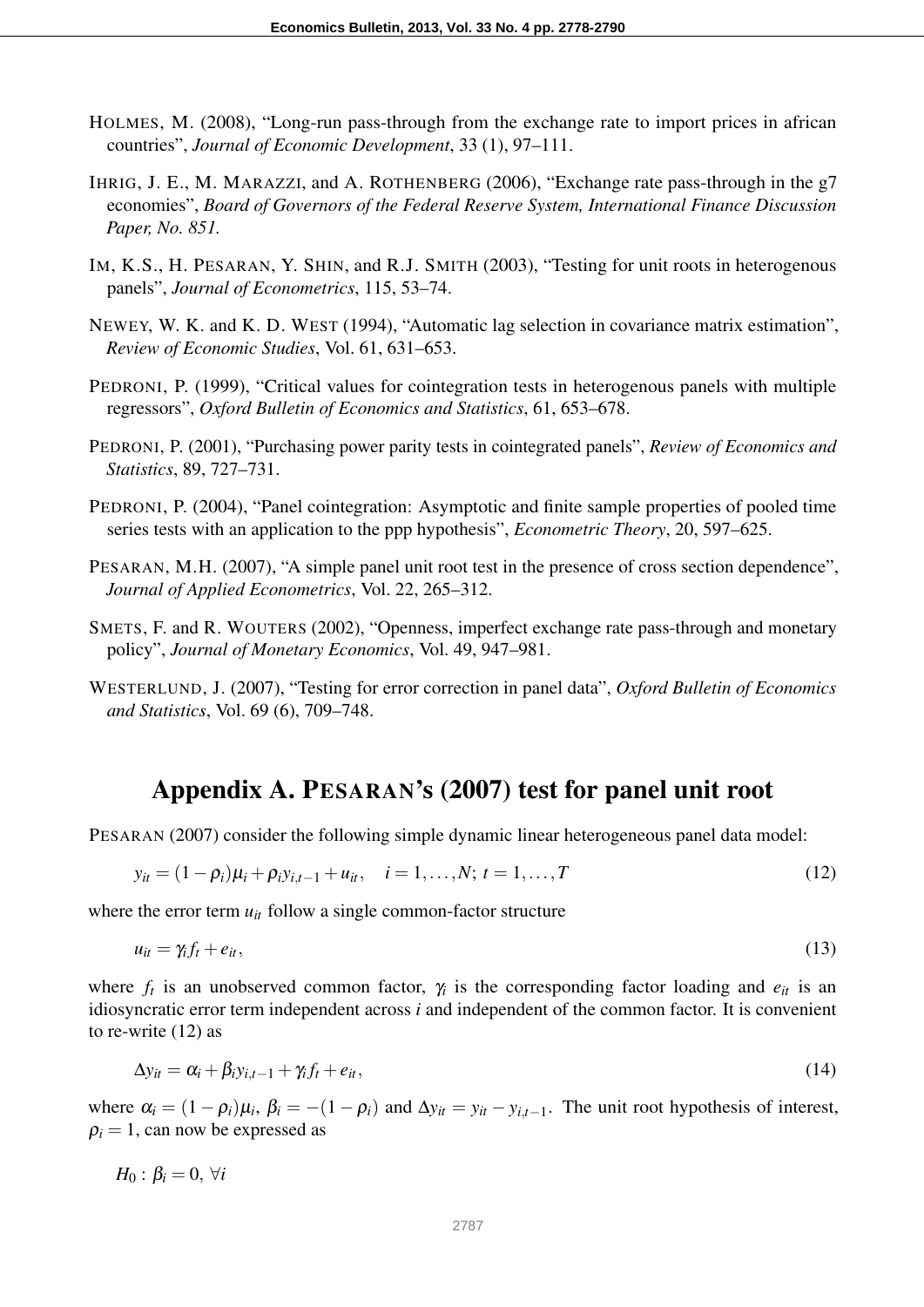against the possibly heterogeneous alternatives

$$
H_1: \left\{\begin{array}{ll} \beta_i < 0 & \text{for } i = 1, 2, ..., N_1 \\ \beta_i = 0 & \text{for } i = N_1 + 1, N_1 + 2, ..., N \end{array} \right. \text{ with } 0 < N_1 \le N
$$

To account for the cross-sectional dependence induced by the common factor, PESARAN (2007) suggest to cross-sectionally augment the test equation (14) with cross-sectional averages of the first differences and the lagged levels. The cross-sectionally augmented Dickey-Fuller regression is then given by

$$
\Delta y_{it} = a_i + b_i y_{i,t-1} + c_i \overline{y}_{t-1} + d_i \Delta \overline{y}_t + \varepsilon_{it},
$$
\n(15)

where  $\bar{y}_{t-1} = \sum_{i=1}^{N}$ *N*<sub>*i*=1</sub> *y<sub>i</sub>*,*t*−1,  $\Delta \bar{y}_t = \sum_{i=1}^N \Delta y_{it}$  and  $\varepsilon_{it}$  is the regression error. The individual specific test statistic for the hypothesis  $H_{0i}$ :  $\beta_i = 0$  for a given *i* is now the *t*-statistic of  $b_i$  in (15). The statistic is called cross-sectionally augmented Dickey-Fuller (*CADFi*). The panel unit root for the hypothesis *H*<sub>0</sub> :  $\beta_i = 0$  for all *i* against the heterogeneous alternative *H*<sub>1</sub> :  $\beta_i < 0$  for some *i* is given by the cross-sectional average of the *CADF<sup>i</sup>* tests, such that

$$
CIPS = \frac{1}{N} \sum_{i=1}^{N} CADF_i
$$
\n(16)

## Appendix B. Estimation methods

#### B1. FM-OLS Mean Group Panel Estimator

We consider the following fixed effect panel cointegrated system:

$$
y_{it} = \alpha_i + x_{it}'\beta + \varepsilon_{it}, \quad t = 1,...T,
$$
\n
$$
(17)
$$

 $x'_{it}$ , can in general be a m dimensional vector of regressors which are integrated of order one, that is:

$$
x_{it} = +x_{it-1} + u_{it}, \forall i
$$
 (18)

where the vector error process  $\xi_{it} = (\varepsilon_{it}, u_{it})'$  is stationary with asymptotic covariance matrix:

$$
\Omega_{it} = \lim_{T \to \infty} E\left[T^{-1}\left(\sum_{t=1}^T \xi_{it}\right)\left(\sum_{t=1}^T \xi'_{it}\right)\right] = \Omega_i^0 + \Gamma_i + \Gamma_i'.
$$
\n(19)

 $\Omega_i^0$ , is the contemporaneous covariance and,  $\Gamma_i$ , is a weighted sum of autocovariances.

The long run covariance matrix is constructed as follow:  $\begin{bmatrix} \Omega_{11i} & \Omega'_{2i} \\ \Omega_{21i} & \Omega'_{2i} \end{bmatrix}$ 21*i*  $Ω<sub>21*i*</sub>$  Ω<sub>22*i*</sub> 1 , where,  $\Omega_{11i}$ , is the scalar long run variance of the residual,  $\varepsilon_{it}$ , and,  $\Omega_{22i}$ , is the long run covariance among the,  $u_{it}$ , and,  $\Omega_{21i}$ , is vector that gives the long run covariance between the residual, ε*it*, and each of the *uit*.

For simplicity, we will refer to,  $x_{it}$ , as univariate. So according to PEDRONI (2001), the expression for the group-mean panel FM-OLS estimator (for the between dimension) is given as:

$$
\hat{\beta}_{GFM} = N^{-1} \sum_{i=1}^{N} \left( \sum_{t=1}^{T} \left( x_{it} - \bar{x}_{i} \right)^{2} \right)^{-1} \times \left( \sum_{t=1}^{T} \left( x_{it} - \bar{x}_{i} \right) y_{it}^{*} - T \hat{\gamma}_{i} \right)
$$
(20)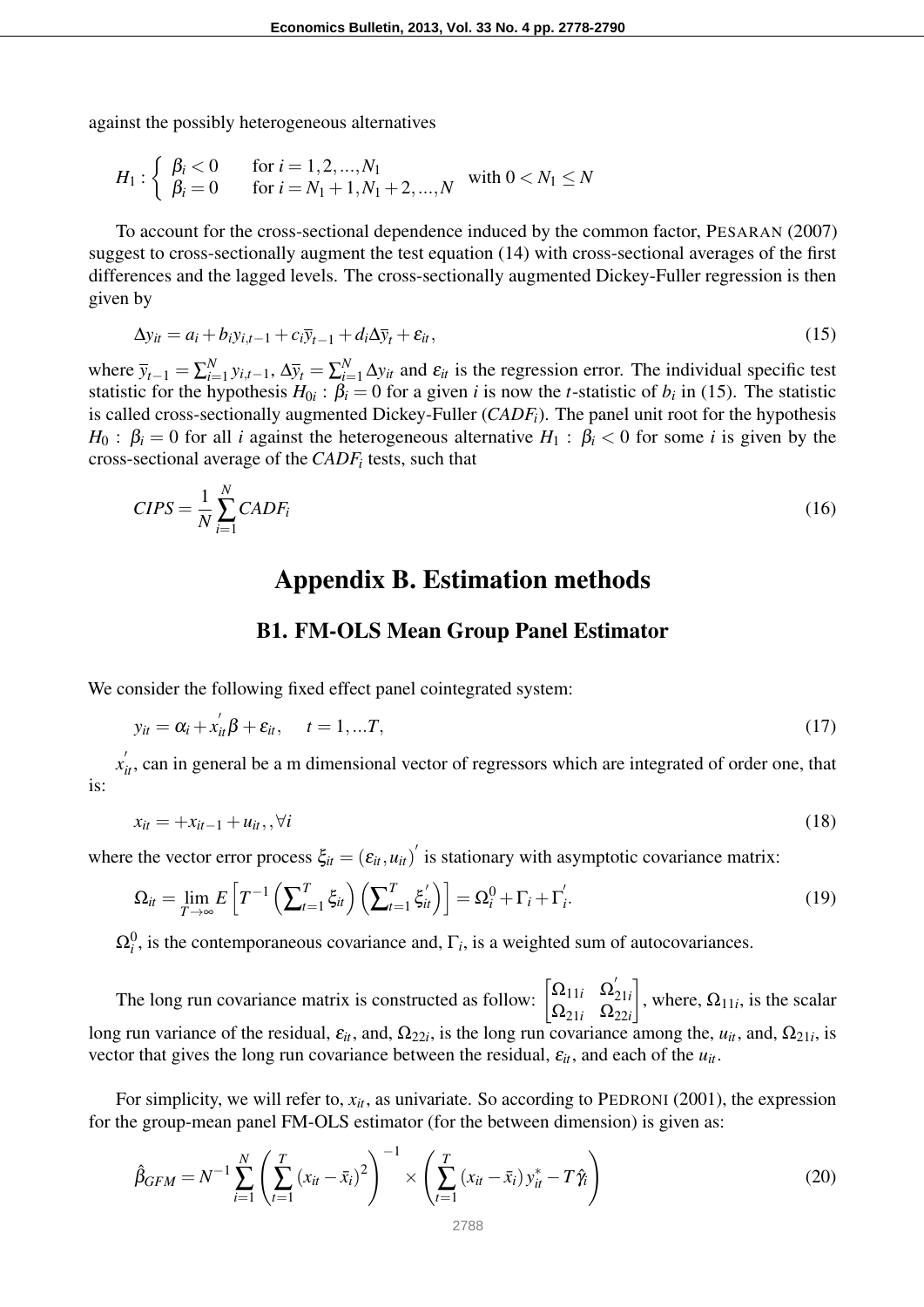where  $y_{it}^{*} = (y_{it} - \bar{y}_i) \hat{\Omega}_{21i}$  $\hat{\Omega}_{22i}$  $\Delta x_{it}$ , and  $\hat{\gamma}_i \equiv \hat{\Gamma}_{21i} - \Omega_{21i}^0$  –  $\hat{\Omega}_{21i}$  $\hat{\Omega}_{22i}$  $(\hat{\Gamma}_{22i} - \Omega_{22i}^0)$ , with  $y_i = \frac{1}{7}$ *T T*  $\sum_{t=1}$ *yit* and  $x_i = \frac{1}{T}$ *T T*  $\sum_{t=1}$ *xit* refer to the individual specific means.

The Pedroni between FM-OLS estimator,  $\hat{\beta}_{GFM}$ , is the average of the FMOLS estimator computed for each individual,  $\hat{\beta}_{FM,i}$ , that is:

$$
\hat{\beta}_{GFM} = N^{-1} \sum_{i=1}^{N} \hat{\beta}_{FM,i} \tag{21}
$$

The associated *t*-statistic for the between-dimension estimator can be constructed as the average of the

*t*-statistic computed for each individuals of the panel:

$$
t_{\hat{\beta}_{GFM}} = N^{-1/2} \sum_{i=1}^{N} t_{\hat{\beta}_{FM,i}} \tag{22}
$$

where  $t_{\hat{\beta}_{FM,i}} = \left(\hat{\beta}_{FM,i} - \beta_0\right) \left(\hat{\Omega}_{11i}^{-1}\right)$ *T*  $\sum_{t=1}$  $(x_{it} - \bar{x}_i)^2\bigg)^{1/2}$ .

#### B2. DOLS Mean Group Panel Estimator

The DOLS regression can be employed by augmenting the cointegrating regression with lead and lagged differences of the regressors to control for endogenous feedback effects. Thus, we can obtain from the following regression:

$$
y_{it} = \alpha_i + \beta_i x_{it} + \sum_{k=-K_i}^{K_i} \gamma_{it} \Delta x_{it-k} + \varepsilon_{it},
$$
\n(23)

The group-mean panel DOLS estimator is construct as:

$$
\hat{\beta}_{GD} = N^{-1} \sum_{i=1}^{N} \left( \sum_{t=1}^{T} Z_{it} Z_{it}' \right)^{-1} \left( \sum_{t=1}^{T} Z_{it} \tilde{y}_i \right)
$$
(24)

where  $Z_{it} = (x_{it} - \bar{x}_i, \Delta x_{it-K}, ..., \Delta x_{it-K})$  is a the  $2(K+1) \times 1$  vector of regressors and  $\tilde{y}_{it} = y_{it} - \bar{y}_i$ .

The DOLS estimator for the  $i<sup>th</sup>$  member of the panel is written as:

$$
\hat{\beta}_{D,i} = \left(\sum_{t=1}^{T} Z_{it} Z_{it}'\right)^{-1} \left(\sum_{t=1}^{T} Z_{it} \tilde{y}_i\right)
$$
\n(25)

So that the between-dimension estimator can be constructed as

$$
\hat{\beta}_{GD} = N^{-1} \sum_{i=1}^{N} \hat{\beta}_{D,i} \tag{26}
$$

If the long-run variance of the residuals from the DOLS regression (23) is: